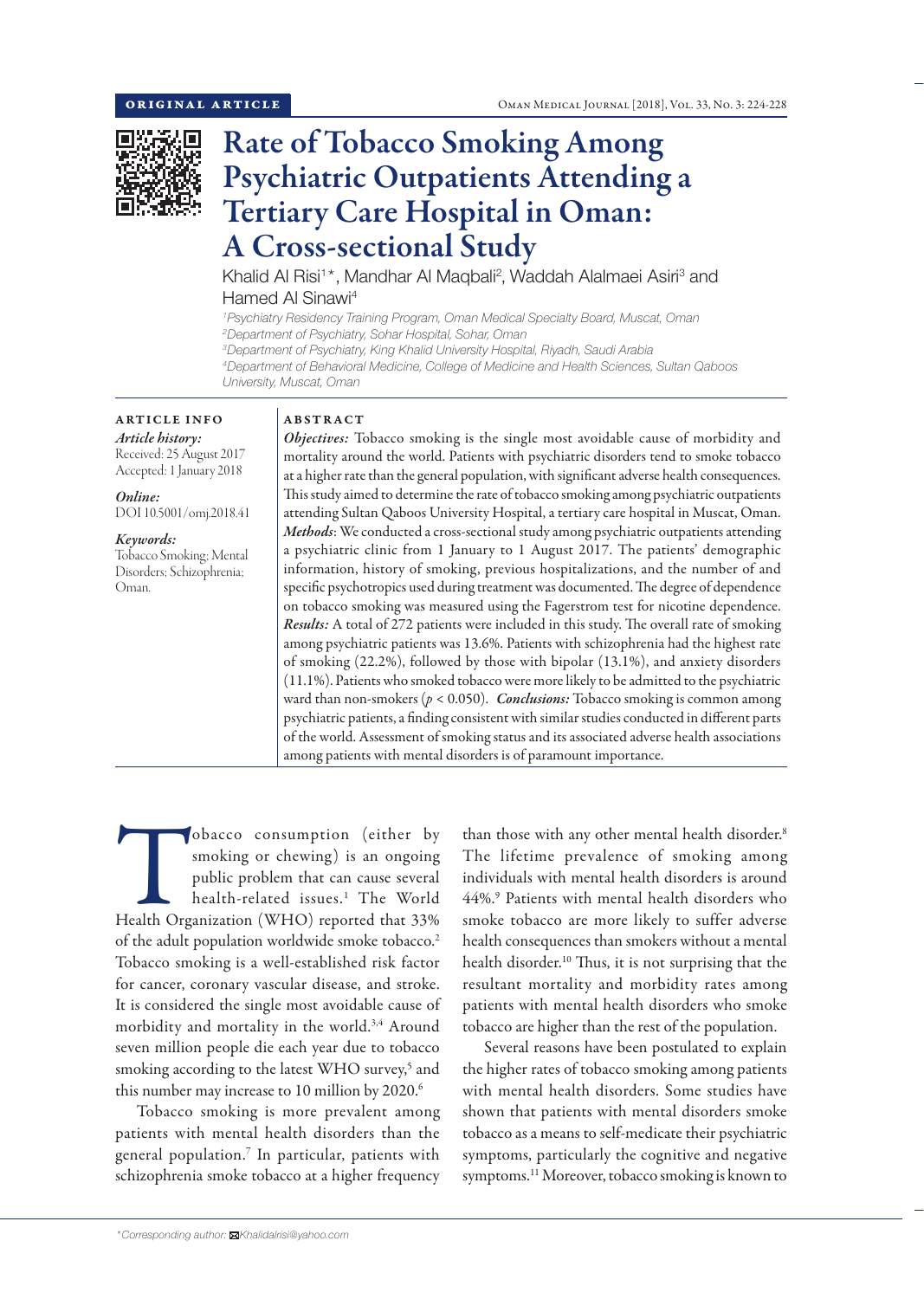increase the hepatic clearance of some antipsychotic medications, decreasing their side effects.12 These hypothesized reasons are currently under intensive molecular and genetic study.12

In Oman, the rate of smoking among the general population was estimated to be 7%, with the vast majority of smoker being male.13 It is considered as the lowest rate in the Gulf countries, but it may reach up to 33% by 2025.<sup>14</sup> To date, there is no epidemiological data regarding smoking and mental health disorders in Oman. This study aimed to determine the rate of smoking among patients with mental health disorders attending an outpatient clinic at Sultan Qaboos University Hospital (SQUH), Muscat, Oman.

#### METHODS

We conducted a cross-sectional study. All patients above the age of 18 attending the outpatient psychiatry clinic at SQUH from 1 January to 1 August 2017 were assessed for their inclusion eligibility. The study included patients with a documented mental disorder visiting the psychiatric clinic within the study dates and those who consented to participate. A self-administered questionnaire was used to collect patients' demographic characteristics, history of cigarette smoking, alcohol and other substance abuse, number of previous hospitalizations, and presence of medical comorbidities. The hospital's medical record system was used to check the patients' information regarding their diagnosis and both current and past psychopharmacological therapy, including number of medications used, dosage, and whether the patients were on oral medications, injectable longacting medication, or both. This study focused on tobacco smoking only.

The study was approved by the research committee at Sultan Qaboos University and followed the Declaration of Helsinki standards for medical research on human subjects. Informed consents were obtained from all participants after explanation of the study. The patients were selected using systematic random sampling. Every third patient who attended the psychiatry clinic was invited to participate by a psychiatric nurse who explained the aims of the study, obtained the patient's consent, and distributed the questionnaires. For those who were illiterate, the nurse guided them to fill the required data. The investigators verified the information given by the patients and completed the other variables by reviewing the patients' medical records. The sample size was calculated with the help of a sample size calculating website taking into consideration the total patients attending SQUH psychiatry outpatient department and a confidence interval (CI) of 95%.

The patients' mental health disorder diagnosis was based on the criteria of the Diagnostic and Statistical Manual of Mental Disorders, Fifth Edition (DSM-5). Patients were excluded if they declined to sign a written consent form and when their clinical presentation was not consistent with DSM-5 criteria for any mental disorder.

The Fagerstrom test for nicotine dependence was used to assess the intensity of the patients' nicotine addiction. This is a self-administered six-item questionnaire that evaluates the quantity of cigarette consumption, the patient's compulsion to use, and their nicotine dependence. The test yields a total score of 10, with a higher score indicating a more physical dependence on nicotine. This is a reliable test for nicotine dependence<sup>15</sup> and has been found to be useful in measuring the extent of smoking among patients with schizophrenia.16 An English expert translated the test into the Arabic language, which was then back-translated into English. No major differences were noted between the two versions.

According to the Fagerstrom test for nicotine dependence, a score of 1 or 2 indicates that the patient has low nicotine dependence, a score of 3 or 4 means that the patient has low-to-moderate nicotine dependence, and a score of 5 to 7 indicates moderate nicotine dependence. High nicotine dependence is indicated by a score of 8 or more.<sup>14</sup>

SPSS Statistics (IBM Corp. Released 2013. IBM SPSS Statistics for Windows, Version 22.0. Armonk, NY: IBM Corp.) was used for data analysis. For descriptive purposes, categorized variables were described as percentages with CIs. Continuous variables were presented as means with standard deviations or medians with interquartile ranges. To assess relationships between the variables, a univariate analysis chi-square test, *t*-test, and analysis of variance were used.

#### RESULTS

A total of 272 patients (female: 46.6%; male: 54.4%) were included in this study. The patients mean age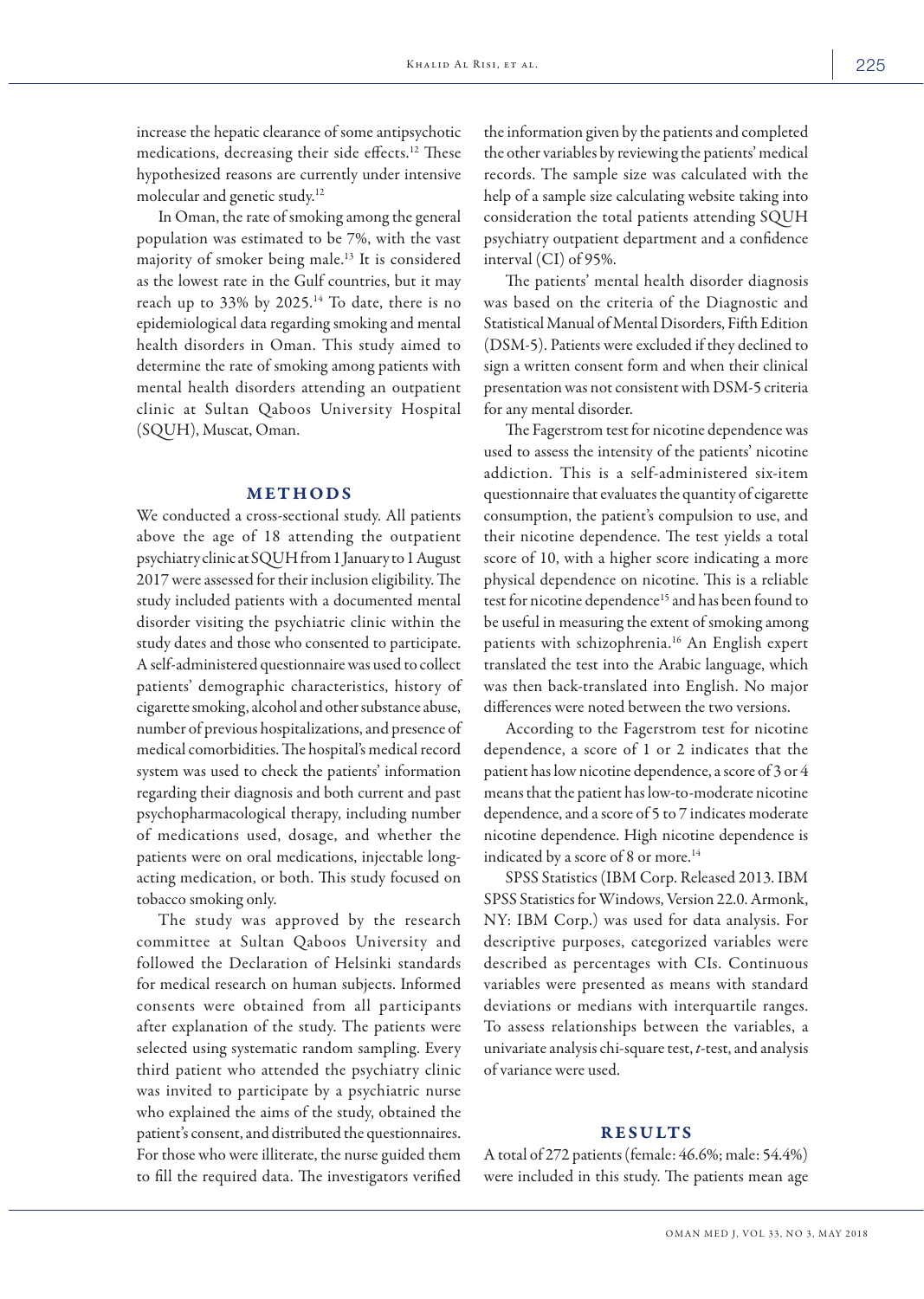| Characteristic           | Number of<br>participants | Percentage,<br>$\%$ |
|--------------------------|---------------------------|---------------------|
| Age, years               |                           |                     |
| $18 - 30$                | 91                        | 33.5                |
| $31 - 50$                | 149                       | 54.8                |
| > 50                     | 32                        | 11.8                |
| <b>Sex</b>               |                           |                     |
| Female                   | 124                       | 45.6                |
| Male                     | 148                       | 54.4                |
| <b>Marital</b> status    |                           |                     |
| Single                   | 98                        | 36.0                |
| Married                  | 155                       | 57.0                |
| Others                   | 19                        | 7.0                 |
| <b>Educational level</b> |                           |                     |
| Illiterate               | 31                        | 11.4                |
| High school              | 157                       | 57.7                |
| Bachelor                 | 77                        | 28.3                |
| Other                    | 7                         | 2.5                 |

Table 1: Patients' demographic information  $(n = 272)$ .

was 37.0±11.0 years. Patients were diagnosed with schizophrenia (26.5%), depression (25.7%), an anxiety disorder (13.2%), and bipolar disorder (14.3%). The demographic characteristics of all patients are illustrated in Table 1.

 The rate of tobacco smoking among all patients was 13.6% (95% CI: 9.8–34.0). While only one female patient (0.8%) reported to smoke tobacco, 24.3% of the male patients were reported to be smokers.

The rate of tobacco smoking was higher among patients with schizophrenia compared to the other diagnoses. Of the 72 patients with schizophrenia, 22.2% (95% CI: 13.5–34.0 smoked tobacco, representing 26.5% of all smokers in the sample. The difference between the rate of tobacco smoking among patients with schizophrenia and patients with other diagnoses was statistically significant  $(p < 0.050)$ . The rates of tobacco smoking among the various mental disorders are shown in Table 2.

The response rate to the Fagerstrom test for nicotine dependence among patients who smoked tobacco was 65.0%. The average score of the Fagerstrom test was  $8.0 \pm 3.8$ , indicating high nicotine dependence. There was no significant association between the degree of nicotine dependence and the specific mental health disorder diagnosis.

Using the chi-square test for independence, a statistically significant ( $p < 0.050$ ) relationship was noted between smoking tobacco and a history of Table 2: Rates of tobacco smoking among different mental disorders.

| Diagnosis $(n)$        | Rate of tobacco smoking,<br>$% (95\% CI)$ |
|------------------------|-------------------------------------------|
| Schizophrenia (72)     | $22.2(13.5-34.0)$                         |
| Depression (70)        | $7.1(2.4-15.9)$                           |
| Bipolar disorder (39)  | $13.1(4.3-27.4)$                          |
| Anxiety disorders (36) | $11.1(3.1 - 26.3)$                        |
| Others (55)            | $14.5(6.5-26.7)$                          |
| Total (272)            | $13.6(9.8 - 34.0)$                        |

*CI: confidence interval.*

admission to the psychiatric ward. On the other hand, there was no association between tobacco smoking and the number and type of psychotropic medications used for treatment. The average number of medications in smoker and nonsmoker groups was two.

#### DISCUSSION

Our study is the first to measure the rate of tobacco smoking among patients with mental health disorders attending a tertiary care hospital in Oman. Schizophrenia, depression, and bipolar disorder were the most common diagnoses noted in our study population.

The overall rate of tobacco smoking among patients with a mental health disorder in this study was 13.6% (95% CI: 9.8–34.0), almost double the prevalence rate of tobacco smoking in the Omani community (7%). The vast majority of patients who smoked tobacco were males (97.3%), and aged 31– 50 years old (54.8%). These findings are consistent with a community-based study including 7011 Omani participants.<sup>13</sup>

Tobacco smoking is less prevalent among the Omani community than other culturally and geographically closer communities. For example, the prevalence of smoking in Saudi Arabia is currently 17.5% (and 25% among the elderly).17 Similarly, the prevalence of tobacco smoking in a communitybased study in Kuwait was found to be 17%.18 Both studies found that tobacco smoking is more common among adult males.

The rate of tobacco smoking among psychiatric outpatients in our study was lower than the regional and international rates. Notably, in a group of randomly selected patients from five different

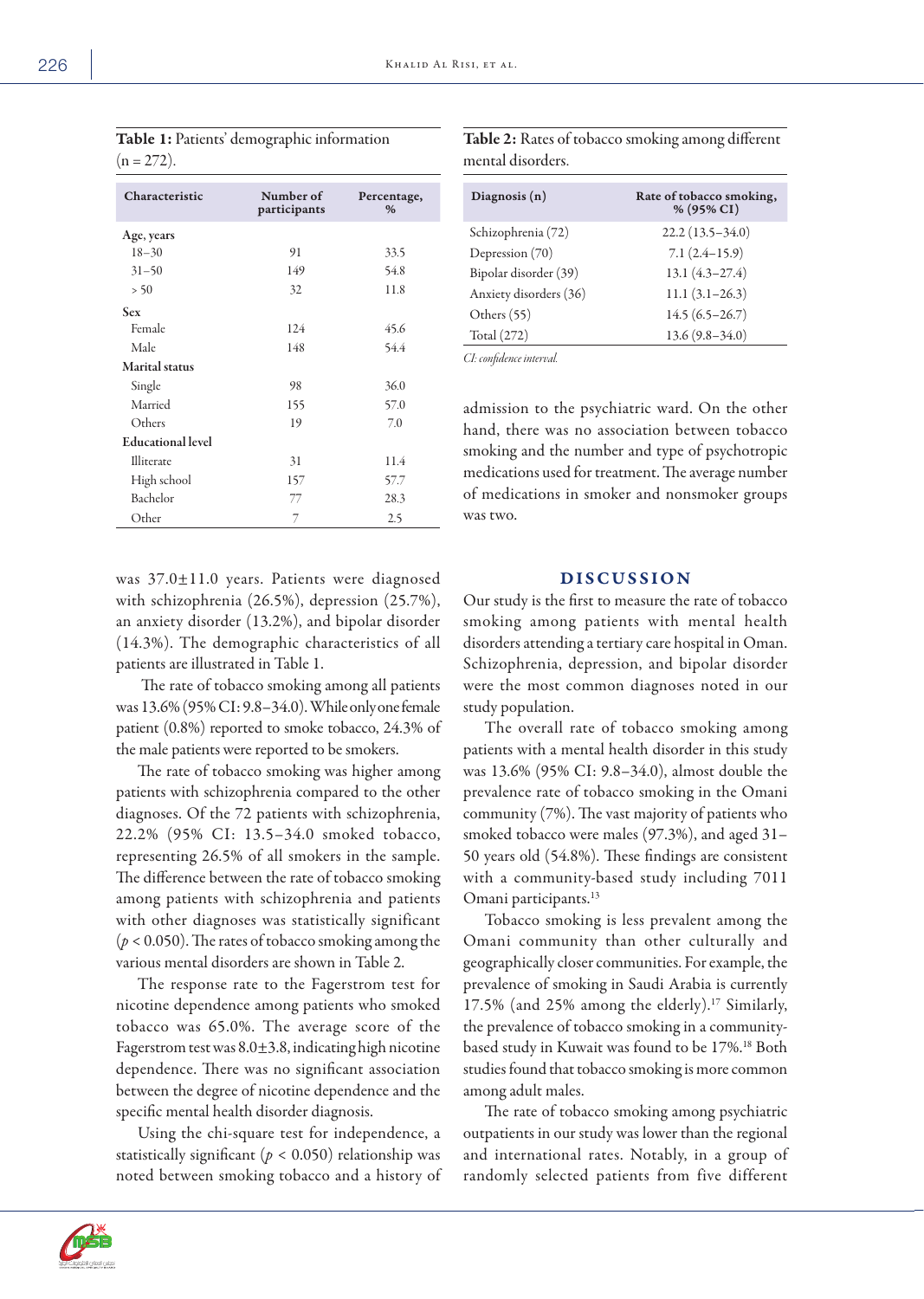hospitals in Saudi Arabia, 57% of male psychiatric outpatients smoked tobacco.<sup>19</sup> The majority of the patients in that study were diagnosed with schizophrenia and bipolar disorder, which is consistent with our study. Moreover, other studies from the US, Europe, China, and India have yielded higher tobacco smoking rates among patients with mental health disorders.<sup>20-25</sup>

Tobacco smoking, as well as consumption of other illicit substances such as alcohol, is strongly discouraged in the Omani community. A moral stigma may be attached to tobacco smokers. The growing number of anti-smoking campaigns run by governmental and non-governmental associations aiming to fight the smoking trade and tobacco use have played a major role in this regard. Additionally, the influence of the conservative Omani culture and the rules of Islam have culminated in lower rates of smoking among the Omani community. This may, in turn, explain the lower rates of tobacco smoking among psychiatric patients compared to other countries. However, the rate of tobacco smoking among patients with mental health disorders was high in this study compared to the rate of smoking in the general population.

Patients with mental health disorders who smoke tobacco are at a higher risk of adverse health associations than non-smokers.<sup>26</sup> Studies have shown that smoking tobacco results in patients taking higher doses of psychotropics, an increased risk of Parkinson's disease, akathisia side effects, and increased hospitalizations compared to nonsmoking patients.<sup>26</sup> On the other hand, patients with schizophrenia have a decreased life expectancy by 20.5 years compared to the general population. This high proportion of increased morbidity and mortality is mainly due to tobacco smoking.<sup>27</sup>

Factors which contribute to the high tendencies of patients with schizophrenia to smoke tobacco have been thoroughly researched. Boredom, poor impulse control, enhanced concentration, and decreased antipsychotic side effects are some of the most widely-accepted explanations.<sup>26</sup> Recent studies have demonstrated the biological and molecular basis of tobacco smoking to self-medicate the underlying symptomatology of schizophrenia.<sup>28</sup>

Despite the evidence of higher rates of tobacco smoking among patients with mental health disorders, these patients are less likely to be in smoking cessation programs.29 Additionally, the degree of motivation to stop smoking is equal among patients with mental disorders and the general population.30 Further studies are needed to investigate the reasons behind the higher rates of tobacco smoking among patients with mental health disorders in Oman to help tailor plans and policies. Our study is limited by its sample size. Including psychiatric outpatients from more than one center could increase the sample size and yield more generalizable results. Increasing the sample size may also yield a more statistically significant association. Another limitation of our study is that the Fagerstrom test for nicotine dependence has not been validated in Arabic language.

#### CONCLUSION

Tobacco smoking is common among psychiatric outpatients, with male patients making up the majority of smokers in this population. Patients with schizophrenia smoke at a higher rate than patients with other psychiatric disorders. Due to the higher morbidity and mortality rates associated with tobacco smoking among patients with mental health disorders, assessment of smoking status among these patients is of paramount importance.

#### *Disclosure*

The authors declared no conflicts of interest. No funding was received for this study.

#### references

- 1. Pasco JA, Williams LJ, Jacka FN, Ng F, Henry MJ, Nicholson GC, et al. Tobacco smoking as a risk factor for major depressive disorder: population-based study. Br J Psychiatry 2008 Oct;193(4):322-326.
- 2. Dani JA, Harris RA. Nicotine addiction and comorbidity with alcohol abuse and mental illness. Nat Neurosci 2005 Nov;8(11):1465-1470.
- 3. World Health Organization. Tobacco or Health: A Global Status Report on noncommunicable diseases. WHO: Geneva; 2010.
- 4. Peto R, Lopez AD, Boreham J, Thun M, Heath C Jr, Doll R. Mortality from smoking worldwide. Br Med Bull 1996 Jan;  $52(1):12-21$ .
- 5. World Health Organization. Tobacco: Fact sheet: Updated May 2017. WHO: Geneva; 2017.
- 6. Campion J, Checinski K, Nurse J, McNeill A. Smoking by people with mental illness and benefits of smoke-free mental health services. Adv Psychiatr Treat 2008 May;14(3):217- 228.
- 7. Hughes JR, Hatsukami DK, Mitchell JE, Dahlgren LA. Prevalence of smoking among psychiatric outpatients. Am J Psychiatry 1986 Aug;143(8):993-997.
- 8. Dickerson F, Stallings CR, Origoni AE, Vaughan C, Khushalani S, Schroeder J, et al; Cigarette Smoking Among Persons with Schizophrenia or Bipolar Disorder in Routine Clinical Settings. Cigarette smoking among persons with